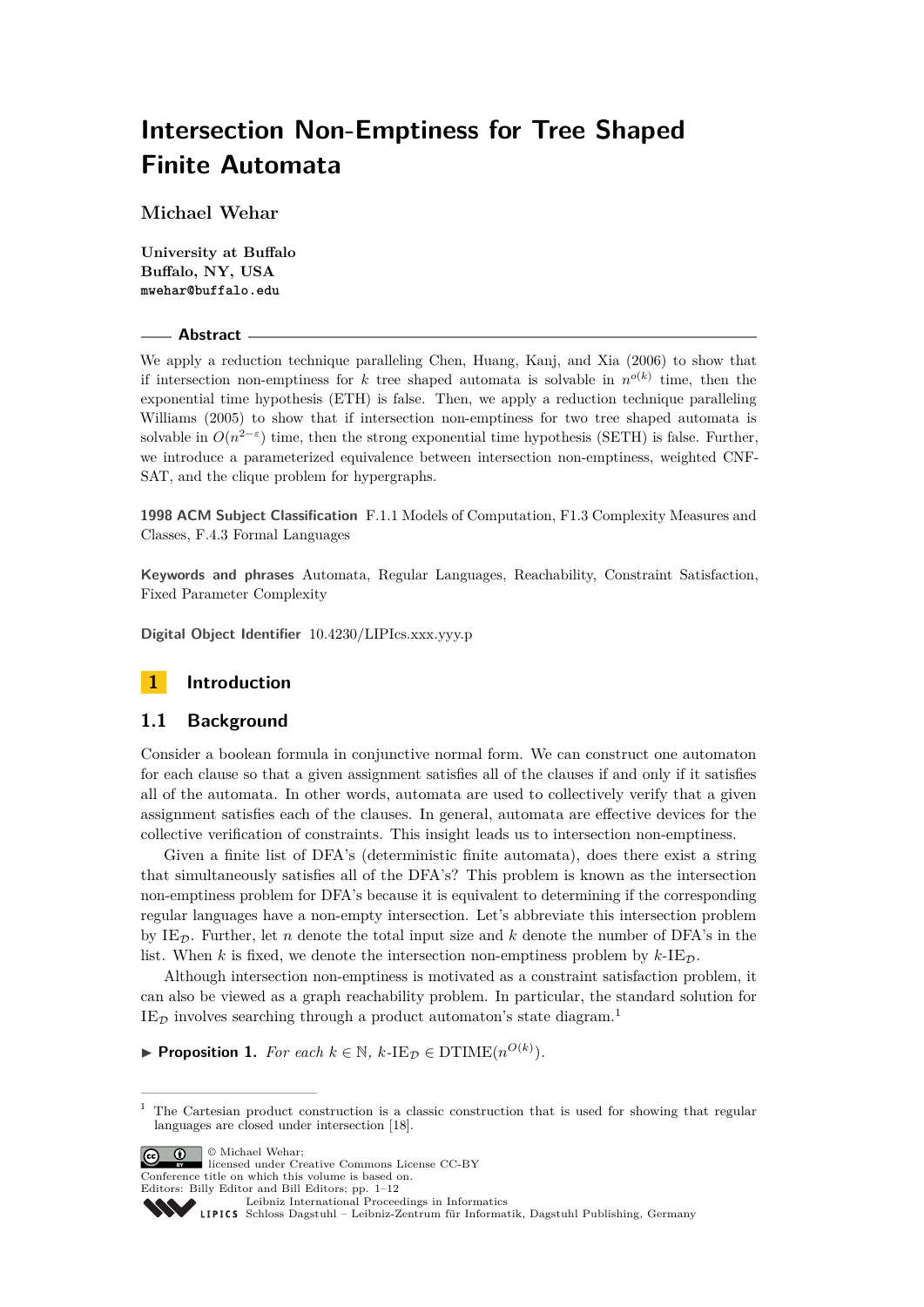Sketch of proof. Let a finite list of DFA's  $\{D_i\}_{i\in[k]}$  be given. We can build a single product DFA D such that  $L(\mathcal{D}) = \bigcap_{i \in [k]} L(D_i)$ . Hence, we reduced  $k$ -IE<sub>D</sub> to determining whether  $L(\mathcal{D})$  is non-empty. That is, whether there is a path from the start state to a final state in  $\mathcal{D}'$ 's state diagram. Then, we proceed by performing a basic graph search such as breadth first search. Although breadth first search is efficient<sup>[2](#page-1-0)</sup>,  $\mathcal{D}$ 's state diagram may be large. If each DFA in  $\{D_i\}_{i\in[k]}$  has at most *n* states, then in the worst case the product DFA  $\mathcal D$  has at most *n k* states.  $\blacksquare$ 

The preceding solution leads to a deterministic algorithm that runs in roughly  $n^k$  time using  $n^k$  space. Further, using a non-deterministic approach for graph reachability, we get a non-deterministic algorithm that runs in  $n^k$  time using  $O(k \log(n))$  space. However, it's not known if there are any faster deterministic or non-deterministic algorithms for  $IE_{\mathcal{D}}$ .

There has been a whole history of hardness results for intersection non-emptiness. Kozen (1977) showed that  $IE_{\mathcal{D}}$  is PSPACE-complete [\[11\]](#page-11-2). Next, Kasai and Iwata (1985) showed that for fixed *k*, solving  $k$ -IE<sub>D</sub> requires  $\Theta(k \log(n))$  non-deterministic space for Turing machines with a binary tape alphabet [\[10\]](#page-11-3). Then, Lange and Rossmanith (1992) showed that if we constrain k to be  $log(n)$ , then  $IE_{\mathcal{D}}$  becomes NSPACE( $log^2(n)$ )-complete [\[13\]](#page-11-4). Finally, a combination of results from Karakostas, Lipton, and Viglas (2003) and Wehar (2014) showed that if we can solve  $k$ -IE<sub>D</sub> in DTIME $(n^{o(k)})$ , then P  $\neq$  NL [\[9,](#page-11-5) [23\]](#page-11-6). That is, if for every  $\varepsilon > 0$ there exists *k* sufficiently large such that  $k$ -IE<sub>D</sub>  $\in$  DTIME( $n^{\varepsilon k}$ ), then P  $\neq$  NL.

Hardness results have also been shown for a few notable restricted classes of DFA's. Consider the class of DFA's whose state diagrams are acyclic<sup>[3](#page-1-1)</sup> (excluding the dead state). The intersection problem for this class of DFA's was shown to be NP-complete [\[19\]](#page-11-7). Further, for fixed k, this intersection problem was observed to characterize  $\text{NTISP}(n, k \log(n))$  [\[23\]](#page-11-6). Also, consider the class of DFA's that have a commutative transition monoid. The intersection problem for this class of DFA's was shown to be NP-complete even when the number of final states is fixed [\[4\]](#page-11-8).

## **1.2 Our Contribution**

Tree shaped automata make up a restricted class of finite automata. These automata are of particular interest to us because their elegant structure provides simplistic approaches to collectively verify constraints.

In this paper, we investigate the intersection non-emptiness problem for tree shaped automata. In Section 3, paralleling [\[6\]](#page-11-9) and [\[24\]](#page-11-10), we apply fine-grained reduction techniques to reduce boolean satisfiability to intersection non-emptiness. In particular, we show that (1) if intersection non-emptiness for tree shaped automata is solvable in  $n^{o(k)}$  time, then the exponential time hypothesis is false and (2) if intersection non-emptiness for two tree shaped automata is solvable in  $O(n^{2-\varepsilon})$  time, then the strong exponential time hypothesis is false. Finally, in Section 4, we present parameterized reductions to show that intersection non-emptiness for *k* tree shaped automata over an input alphabet [*c*] is both equivalent to *k*-weighted satisfiability for *c*-CNF formulas and *k*-clique for *c*-uniform hypergraphs.

<span id="page-1-0"></span><sup>&</sup>lt;sup>2</sup> A multi-tape Turing machine can carry out the breadth first search in roughly  $n^{2k}$  time. A random access machine can carry out the search in roughly  $n^k$  time.

<span id="page-1-1"></span><sup>&</sup>lt;sup>3</sup> An acyclic DFA is essentially an oblivious binary decision diagram (as in [\[1\]](#page-10-0)).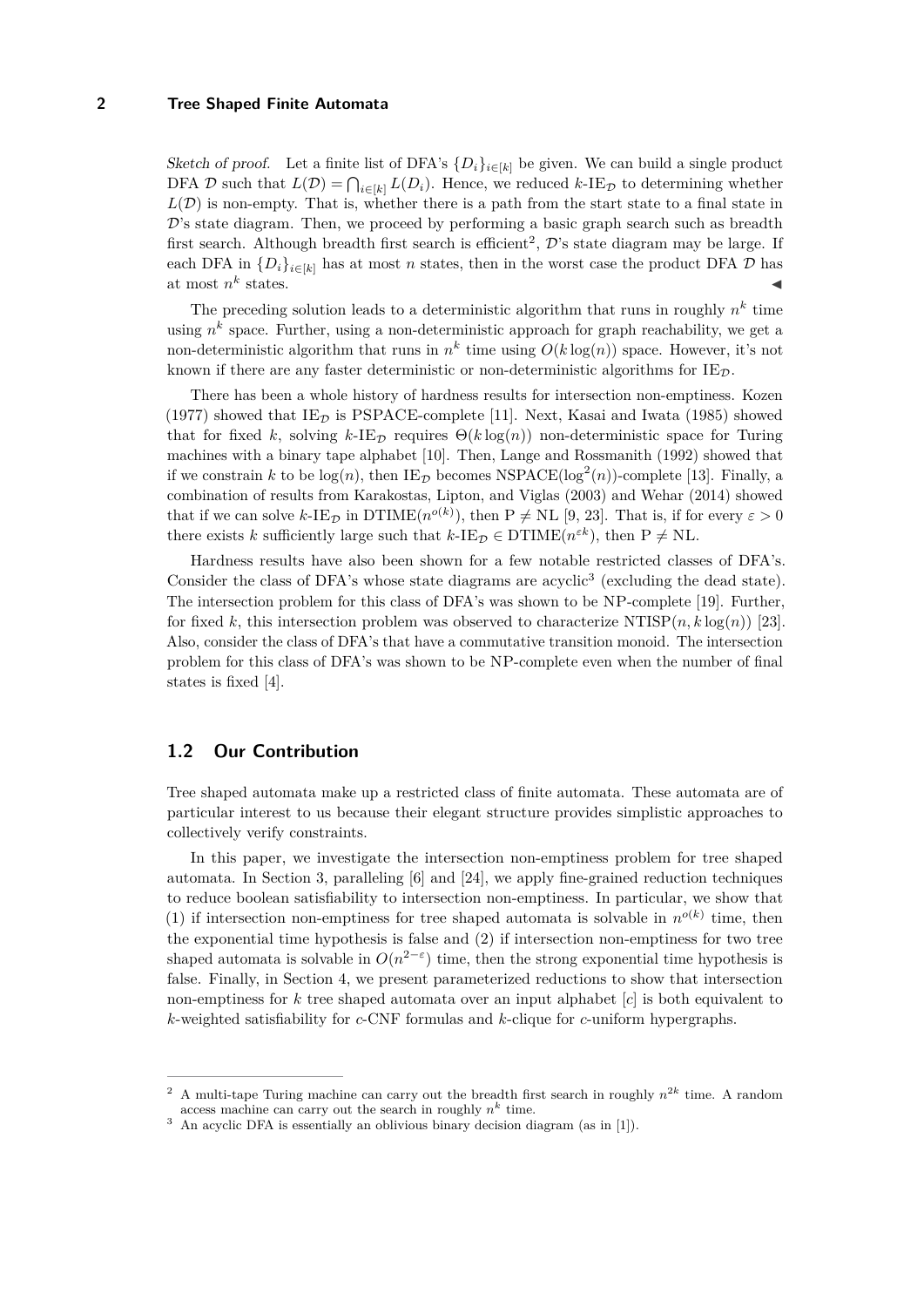## **2 Preliminaries**

## **2.1 Tree Shaped Automata**

In this section, we introduce tree shaped automata and their basic structural properties.

Finite automata are typically expressed by directed labeled graphs called state diagrams. When drawn, it is common to compress state diagrams by allowing multi-label transitions. A multi-label transition consists of a source state, a target state, and a finite set of alphabet characters. If any one of the characters in the finite set is read, then the automaton can move from the source state to the target state. When considering state diagrams, we will assume that all transitions with the same source and target states are compressed to a single multi-label transition.

An automaton is said to be **tree shaped**<sup>[4](#page-2-0)</sup> if its state diagram (without the dead state) forms a rooted tree such that (1) the root of the tree is the start state, (2) all transitions are directed towards the leaves, and (3) there are no loops.

Consider the following example of a tree shaped DFA *D*1:



Since tree shaped DFA's don't contain any loops or directed cycles, they can only accept finite languages. Notice that *D*<sup>1</sup> accepts the language {0*,* 11*,* 000*,* 001*,* 1001*,* 1011}.

A **branch** is a path from the root to a leaf. For example, the branches of  $D_1$  are {0*,* 11*,* 00∗*,* 10∗1} where an asterisk abbreviates a multi-label 0 or 1 transition. Since the accepting paths are exactly the branches, we can simply represent any tree shaped automata by the corresponding set of branches.

# **2.2 Pruned Product Construction**

The Cartesian product construction is a classic construction that is used for showing that regular languages are closed under intersection [\[18\]](#page-11-0). The idea is that given  $DFA$ 's  $D_1$  and  $D_2$ , there exists a product DFA  $\mathcal D$  such that  $L(\mathcal D) = D_1 \cap D_2$ . For tree shaped DFA's, we consider a **pruned product** construction. Let tree shaped DFA's  $D_1$  and  $D_2$  be given. First, apply the product construction to  $D_1$  and  $D_2$ . Next, prune away the dead branches and unreachable states to get a tree shaped DFA  $\mathcal{D}$  such that  $L(\mathcal{D}) = D_1 \cap D_2$ .

 $\triangleright$  **Lemma 2.** Let tree shaped DFA's  $D_1$  and  $D_2$  be given. If  $D_1$  has  $m_1$  states of height h and  $D_2$  *has*  $m_2$  *states of height h*, *then the pruned product of*  $D_1$  *and*  $D_2$  *is a tree shaped DFA with at most*  $m_1 \cdot m_2$  *states of height h.* 

<span id="page-2-0"></span><sup>4</sup> A tree shaped DFA is essentially a reduced form of an oblivious binary decision tree. Related concepts have been explored in [\[16\]](#page-11-11).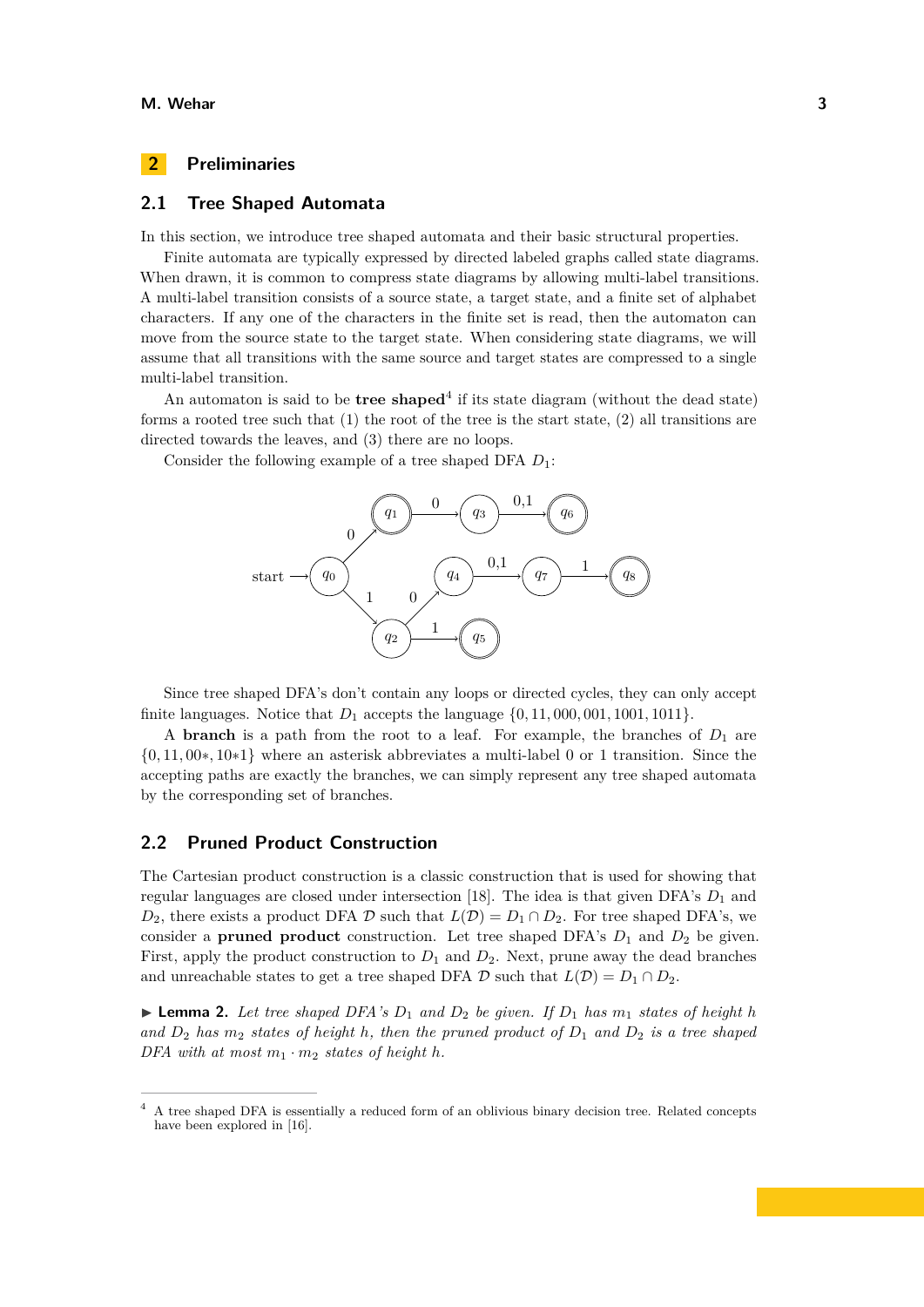Sketch of proof. Consider the product of  $D_1$  and  $D_2$ . The reachable states from the product automaton form a tree. One can show this by arguing that the indegree of any product state  $(s_1, s_2)$  is at most one because the indegree of  $s_1$  in  $D_1$  is at most one and the indegree of  $s_2$  in  $D_2$  is at most one. Further, one can prune away any branches that don't lead to a final state to get a tree shaped DFA. This is the pruned product of  $D_1$  and  $D_2$ .

The pruned product is leveled in the sense that each state has a height relative to the start state. For a given state  $(s_1, s_2)$  of height *h*,  $s_1$  must be of height *h* in  $D_1$  and  $s_2$  must be of height *h* in  $D_2$ . Since there are at most  $m_1$  states of height *h* in  $D_1$  and at most  $m_2$  states of height *h* in  $D_2$ , there are at most  $m_1 \cdot m_2$  states of height *h* in the pruned product.

#### **2.3 Non-Deterministic Automata**

We've seen that any tree shaped automaton can be represented by the corresponding set of branches. Similarly, every set of branches has a corresponding tree shaped automaton, but this automaton might not be deterministic.

For example, consider the set of branches {0∗1*,* ∗0∗*,* 01}. There is no tree shaped DFA with these three branches. However, the following is the corresponding tree shaped NFA that trivially branches out from the start state:



In general, there is an exponential blow-up when converting from an NFA to an equivalent DFA. Similarly, there is an exponential blow-up when converting from a tree shaped NFA to an equivalent tree shaped DFA.

▶ **Proposition 3.** *There exists a class of languages*  $\{L_n\}_{n\in\mathbb{N}}$  *such that for each*  $n \in \mathbb{N}$ *,*  $L_n$  *is accepted by some tree shaped NFA with at most*  $2n^2 + 1$  *states. However, the smallest DFA that accepts*  $L_n$  *has at least*  $2^n$  *states.* 

Sketch of proof. For each  $n \in \mathbb{N}$ , consider the following language:

 $L_n = \{ x \cdot y \mid x, y \in \{0, 1\}^n \text{ and } \exists i \in [n] \text{ such that } x_i = y_i \}.$ 

In other words,  $L_n$  is the set of strings of length  $2n$  where the bit at position *i* is the same as the bit at position  $n + i$  for some  $i \in [n]$ . We can build a tree shaped NFA for  $L_n$  where each branch represents one of *n* possible values for *i*. This NFA will have *n* branches of length 2*n* each. As a result, the NFA will have size at most  $2n^2 + 1$ .

For each string *x* of length *n*, consider the set  $S_x$  such that  $y \in S_x$  if and only if  $x \cdot y \in L_n$ . Notice that the only string of length  $n$  that is not a member of  $S_x$  is the string that differs from *x* at every bit position. Therefore, every string *x* of length *n* defines a unique set  $S_x$ . It follows that there are  $2^n$  distinct sets  $S_x$ .

Now, consider a DFA that accepts  $L_n$ . This DFA must contain at least one state for each possible set  $S_x$ . As a result, the DFA must have at least  $2^n$  states.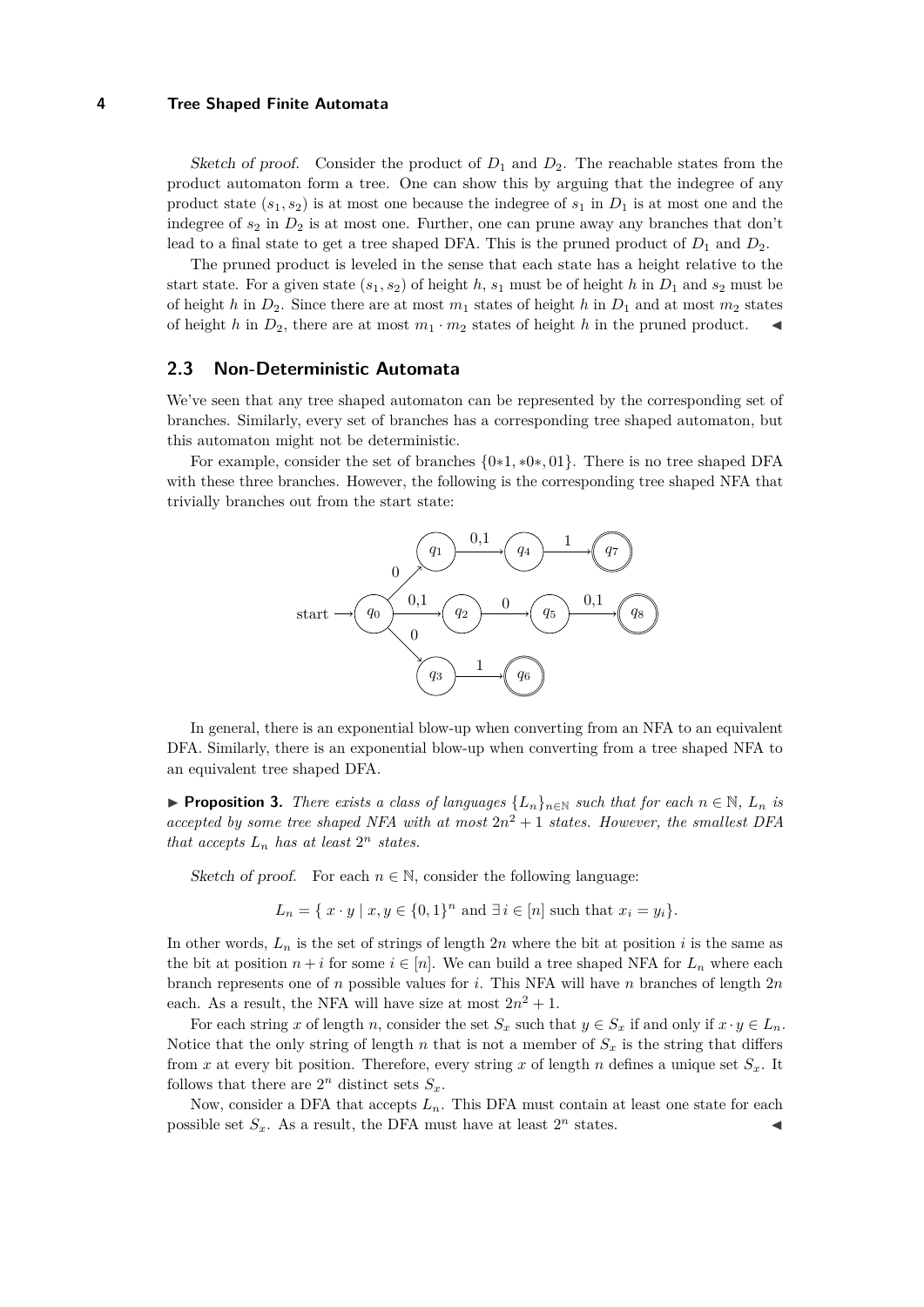## **2.4 Sparsely Balanced Automata**

A tree shaped automaton is said to be **sparsely balanced** if (1) the final states are exactly the leaves and (2) every branch has the same length. As a result, all strings accepted by a sparsely balanced tree shaped automaton have the same length. We call this length the **height** of the automaton and denote the height by *h*.

It's worth noticing that every sparsely balanced tree shaped automaton over a binary input alphabet has a corresponding disjunctive normal form (DNF) formula such that the strings accepted by the automaton are exactly the satisfying assignments for the formula.

Let a sparsely balanced tree shaped automaton *D* of height *h* with branches  ${b_i}_{i \in [m]}$ be given. The corresponding DNF formula  $\phi$  has *h* variables and is expressed as  $\vee_{i \in [m]} C_i$ where each  $C_i$  is just a conjunction of literals. Further, each level of  $D$  is represented by a variable of  $\phi$  and each branch  $b_i$  is represented by a conjunction of literals  $C_i$  satisfying that for each variable  $v_j$ , either (1)  $C_i$  contains  $v_j$  and the *j*th position of  $b_i$  has a 0 transition, (2)  $C_i$  contains  $\bar{v}_i$  and the *j*th position of  $b_i$  has a 1 transition, or (3)  $C_i$  doesn't contain  $v_i$ or  $\bar{v}_i$  and the *j*th position of  $b_i$  contains a multi-label 0 or 1 transition.

Although many of the tree shaped automata that appear in our later constructions will be sparsely balanced, we will not specifically focus on the sparsely balanced property.

## **3 Fine-Grained Complexity**

# **3.1 NP-Completeness**

We present reductions from boolean satisfiabilty to intersection non-emptiness. In particular, we focus on intersection non-emptiness for tree shaped DFA's over a binary input alphabet. That is, given a finite list of tree shaped DFA's over a binary input alphabet, does there exist a bit string that simultaneously satisfies all of the DFA's? We abbreviate this problem by  $IE_{TD}$ .

**Proposition 4.** IE<sub>T</sub> is NP-complete. Moreover, the problem is still NP-complete when *each DFA has at most 3 branches.*

Proof. A witness is any string that is in the intersection. Since the witness length is linear in the number of states and verification just consists of running the DFA's,  $IE<sub>TD</sub>$  is in NP.

Hardness follows by a reduction from 3-SAT similar to that found in [\[19\]](#page-11-7). For a given 3-SAT formula  $\phi = \bigwedge_{i \in [m]} C_i$  with *n* variables and *m* clauses, we construct a tree shaped DFA for each clause. In particular, for each  $i \in [m]$ , we build a DFA  $D_i$  that checks if a given bit assignment satisfies  $C_i$ . Each DFA has three branches where each branch represents a possible way for the clause to be satisfied.

- Branch 1: first literal is true.  $\rightarrow$
- $\overline{a}$ Branch 2: first literal is false and second is true.
- Branch 3: first and second literals are false and third is true.

The construction yields *m* tree shaped DFA's each with  $O(n)$  states. The DFA's all have at most 3 branches and collectively verify that a given bit string represents a satisfying assignment of  $\phi$ .

It's worth noting that if each DFA has at most two branches, then the intersection problem reduces to 2-SAT and therefore is solvable in polynomial time.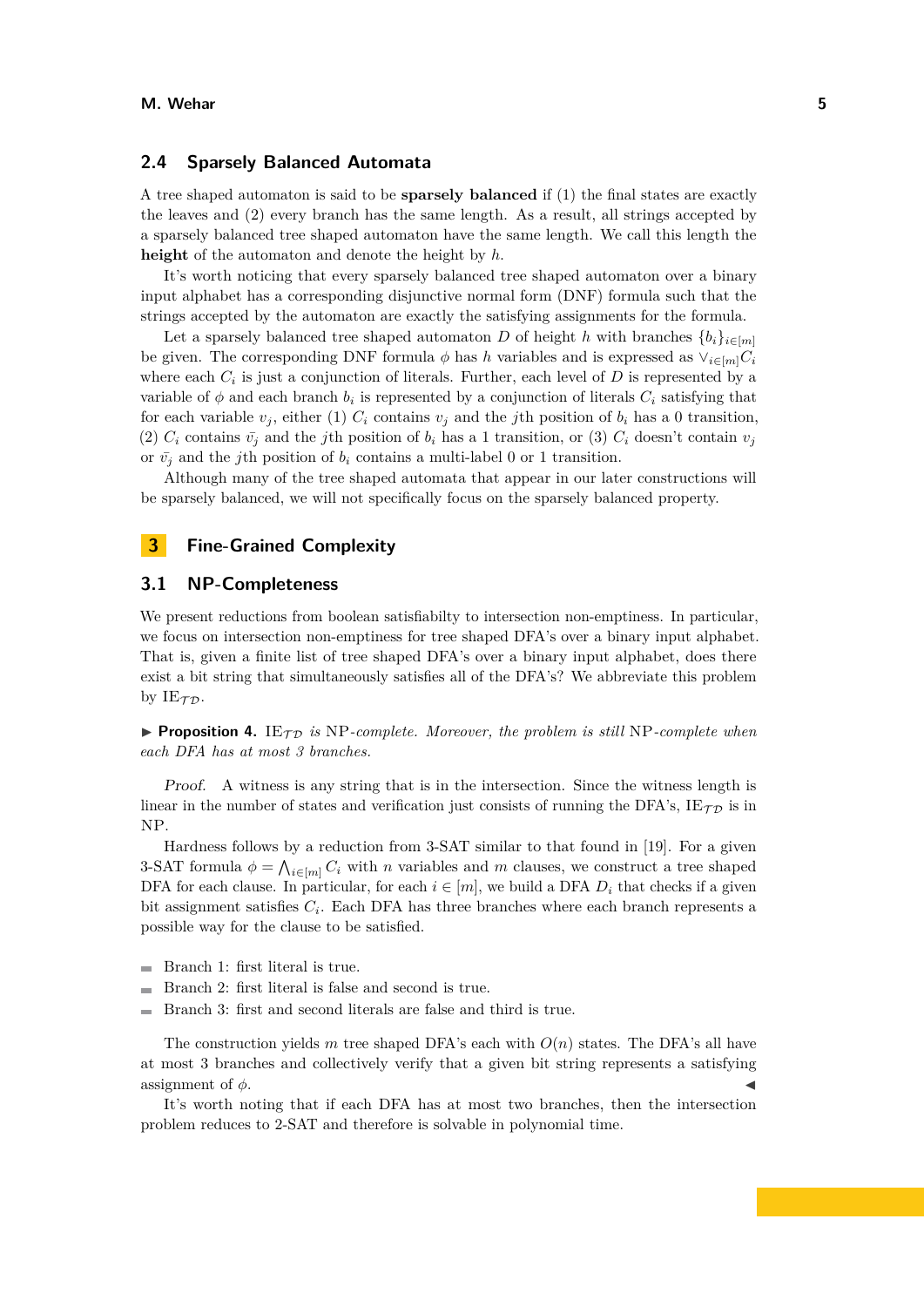## **3.2 ETH-Hardness**

The exponential time hypothesis (ETH) states that 3-SAT is not solvable in  $2^{o(n)}$  time. It has been shown that *k*-clique is hard for ETH in the sense that if *k*-clique  $\in$  DTIME $(n^{o(k)})$ , then ETH is false [\[6\]](#page-11-9). Similarly, we will show that the intersection non-emptiness problem for *k* tree shaped DFA's over a binary input alphabet is ETH-hard. We abbreviate this intersection problem by  $k$ -IE<sub> $\tau$ </sub> $\tau$ .

When discussing SAT problems, we use *n* to denote the number of variables and *m* to denote the number of clauses. The next lemma follows implicitly from the Sparsification Lemma [\[8\]](#page-11-12). Sparsification allows one to convert a single SAT instance to many SAT instances with fewer clauses.

# **Lemma 5.** If 3-SAT is solvable in  $2^{o(m)}$  time, then ETH is false.

Sketch of proof. Suppose that 3-SAT is solvable in  $2^{o(m)}$  time where *m* represents the number of clauses. That is, for every  $\varepsilon > 0$  we can solve 3-SAT in  $O(2^{\varepsilon m})$  time. By the Sparsification Lemma [\[8\]](#page-11-12), it follows that for every  $\varepsilon > 0$  we can solve 3-SAT in  $O(2^{(\varepsilon n)})$  time where *n* denotes the number of variables. Further, by definition, we get that ETH is false.

**Theorem 6.** If  $k$ -IE<sub>TD</sub> is solvable in  $n^{o(k)}$  time, then ETH is false.

*Proof.* Suppose that  $k$ -IE<sub> $\mathcal{T}$ </sub> is solvable in  $n^{o(k)}$  time. That is, for every  $\varepsilon > 0$  there exists *k* sufficiently large such  $k$ -IE $\tau_{\mathcal{D}} \in \text{DTIME}(n^{\varepsilon k})$ . Now, we show that 3-SAT is solvable in  $2^{o(m)}$  time.

Let  $\varepsilon > 0$  be given. Let a 3-CNF formula  $\phi$  with *n* variables and *m* clauses be given. Using the construction from the proof of Proposition 4, we can build *m* tree shaped DFA's of height *n* with 3 branches each such that *φ* is satisfiable if and only if the DFA's have a non-empty intersection.

By the assumption, we can pick  $k \in \mathbb{N}$  such that  $k$ -IE<sub>TD</sub>  $\in$  DTIME $(n^{\frac{\varepsilon k}{\log_2(3)}})$ . Break the *m* DFA's up into *k* groups of  $\frac{m}{k}$  each. Take the pruned product of all of the DFA's in each of the groups to get *k* larger DFA's. By Lemma 2, each of the pruned product DFA's is a tree shaped DFA with at most  $3^{\frac{m}{k}}$  states of height *n*. Further, since each pruned product forms a tree of height *n*, each pruned product has at most  $n \cdot 3^{\frac{m}{k}}$  states total. Applying the efficient algorithm for  $k$ -IE<sub>TD</sub>, we can solve the intersection problem for these  $k$  DFA's in  $O(n^{\frac{\varepsilon k}{\log_2(3)}} \cdot 2^{\varepsilon m})$  time. Therefore, 3-SAT is solvable in  $O(n^{\frac{\varepsilon k}{\log_2(3)}} \cdot 2^{\varepsilon m})$  time.

Since  $\varepsilon$  was arbitrary, it follows that 3-SAT is solvable in  $2^{o(m)}$  time. By Lemma 5, it follows that  $ETH$  is false.

#### **3.3 SETH-Hardness**

We denote by CNF-SAT the classic satisfiability problem for formulas in conjunctive normal form. Further, we denote by *c*-SAT the satisfiability problem for formulas in conjunctive normal form with at most *c* literals per clause.

The strong exponential time hypothesis (SETH) states that there is no  $\varepsilon > 0$  such that for every *c*, we have *c*-SAT is solvable in  $O(2^{(1-\epsilon)n})$  time where *n* denotes the number of variables. It has been shown that the orthogonal vectors problem is hard for SETH in the sense that if it is solvable in  $O(n^{2-\epsilon})$  time, then SETH is false [\[24,](#page-11-10) [25\]](#page-11-13). Similarly, we will show that intersection non-emptiness for two tree shaped DFA's is SETH-hard.

**► Theorem 7.** If 2-IE<sub>TD</sub> is solvable in  $O(n^{2-\epsilon})$  time, then SETH is false.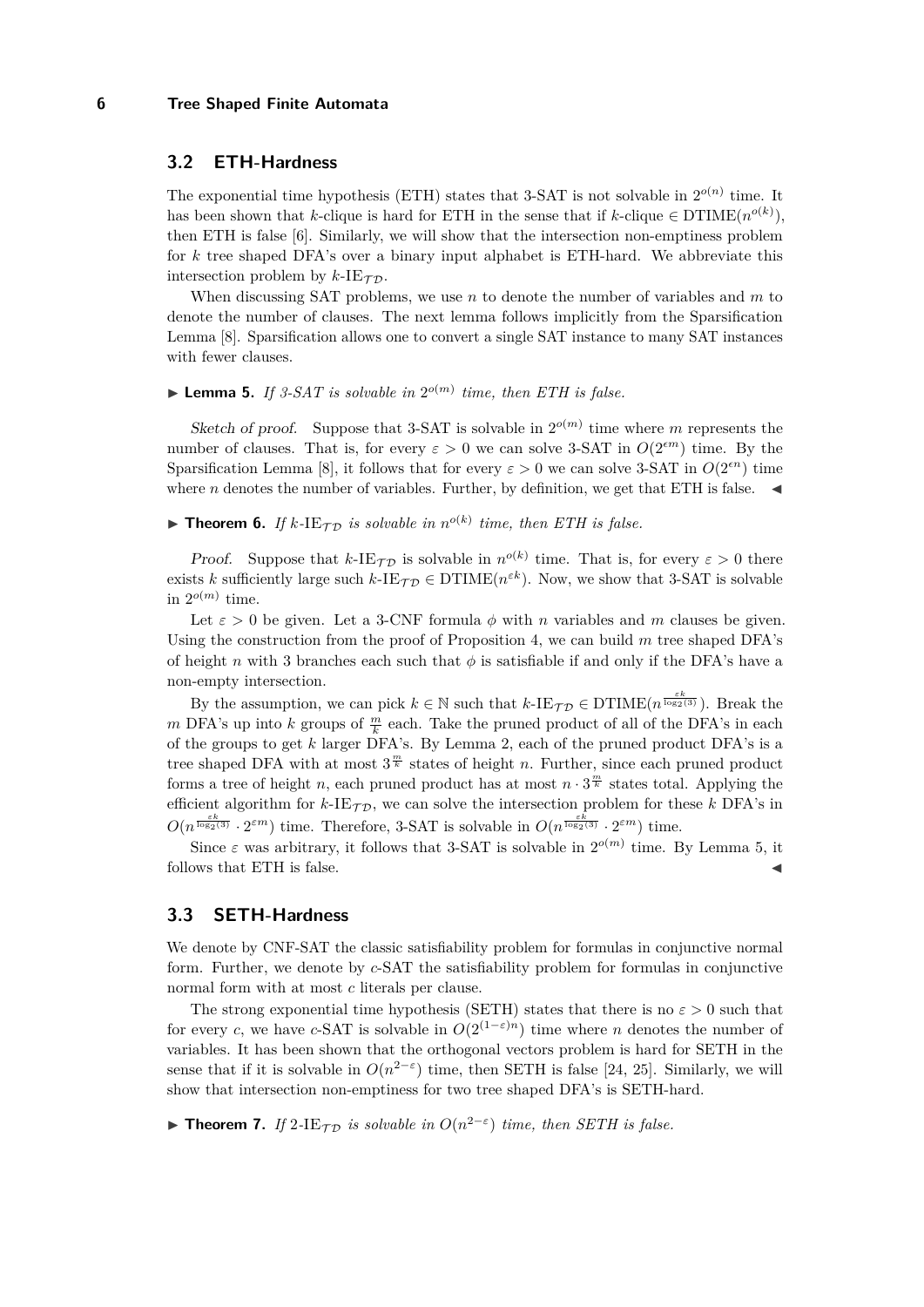#### **M. Wehar 7**

*Proof.* We define a special kind of reduction from CNF-SAT to  $2$ -IE $\tau$ <sub>D</sub>. Let a CNF formula  $\phi$  with *n* variables and *m* clauses be given. We construct DFA's  $D_1$  and  $D_2$  with  $(m+n) \cdot 2^{\frac{n}{2}}$  states each such that  $\phi$  is satisfiable if and only if  $L(D_1) \cap L(D_2)$  is non-empty.

A variable assignment for  $\phi$  is a bit string of length *n*. Consider an assignment  $\alpha$ . We can break  $\alpha$  up into two blocks  $\alpha_1$  and  $\alpha_2$  of  $\frac{n}{2}$  bits each. Additionally, we consider a clause assignment for  $\alpha$ . A clause assignment is a bit string of length  $m$ . We say that a clause assignment is valid for  $\alpha$  if for each clause  $c_i$  of  $\phi$ , at least one of the following is satisfied:

- the *i*th bit of the clause assignment is 0 and  $\alpha_1$  forces  $c_i$  to be satisfied.  $\blacksquare$
- the *i*th bit of the clause assignment is 1 and  $\alpha_2$  forces  $c_i$  to be satisfied. ÷

The DFA's  $D_1$  and  $D_2$  will read as input a variable assignment  $\alpha$  consisting of blocks *α*<sub>1</sub> and *α*<sub>2</sub> followed by a corresponding clause assignment *β*. The DFA  $D_1$  branches while reading  $\alpha_1$  and ignores  $\alpha_2$ . Similarly,  $D_2$  ignores  $\alpha_1$  and branches while reading  $\alpha_2$ . Then, *D*<sub>1</sub> reads the clause assignment *β* and verifies that for each *i*, if  $α_1$  doesn't force clause  $c_i$  to be satisfied, then  $\beta$  has a 1 at the *i*th position. Similarly,  $D_2$  reads the clause assignment  $\beta$ and verifies that for each *i*, if  $\alpha_2$  doesn't force clause  $c_i$  to be satisfied, then  $\beta$  has a 0 at the *i*th position.

Together,  $D_1$  and  $D_2$  collectively verify that for each clause  $c_i$ , either  $\alpha_1$  or  $\alpha_2$  forces  $c_i$ to be satisfied. Therefore,  $D_1$  and  $D_2$  collectively verify that  $\beta$  is valid for  $\alpha$ . Further,  $\phi$  is satisfiable if and only if there is a variable assignment  $\alpha$  and clause assignment  $\beta$  such that *β* is valid for *α*. We conclude that  $φ$  is satisfiable if and only if  $D_1$  and  $D_2$  have a non-empty  $\blacksquare$ intersection.

It has been shown that for every fixed *k*, *k*-dominating set is hard for SETH in the sense that if it is solvable in  $O(n^{k-\epsilon})$  time for some  $\varepsilon > 0$  and  $k \geq 3$ , then SETH is false [\[17\]](#page-11-14). Similarly, we will show that intersection non-emptiness for *k* tree shaped DFA's over the input alphabet  $[k]$  is SETH-hard. We abbreviate this intersection problem by  $(k, k)$ -IE $\tau_{\mathcal{D}}$ .

**► Theorem 8.** If there exists *k* such that  $(k, k)$ -IE $_{\mathcal{TD}}$  is solvable in  $O(n^{k-\epsilon})$  time, then *SETH is false.*

Proof. In a similar manner as Theorem 7, we reduce CNF-SAT to the intersection problem. Let a natural number *k* be given. Let a CNF formula *φ* with *n* variables and *m* clauses be given. We construct DFA's  $\{D_i\}_{i\in[k]}$  with  $(m+n)\cdot 2^{\frac{n}{k}}$  states each such that  $\phi$  is satisfiable if and only if  $\bigcap_{i \in [k]} L(D_i)$  is non-empty.

Each variable assignment *α* for  $\phi$  is broken up into *k* blocks  $\{\alpha_i\}_{i\in[k]}$  of  $\frac{n}{k}$  bits each. A clause assignment for  $\alpha$  is a string of  $m$  characters over the alphabet  $[k]$ . A clause assignment is valid for  $\alpha$  if for each clause, if the corresponding character is  $i \in [k]$ , then  $\alpha_i$  forces the clause to be satisfied.

The DFA's each read in an assignment *α* followed by a clause assignment *β*. The DFA *D<sup>i</sup>* verifies that if the *i*th block doesn't satisfy a clause, then the corresponding clause assignment character is not *i*. Collectively, the DFA's verify that  $\beta$  is valid for  $\alpha$ . As a result, we get that  $\phi$  is satisfiable if and only if the DFA's have a non-empty intersection.

# **3.4** *c***-SAT Hardness**

We write  $(c, k)$ -IE<sub>TD</sub> to denote intersection non-emptiness for k tree shaped DFA's over the input alphabet [*c*]. As the parameter *c* gets larger, the intersection problem gets harder. In particular, we show that for each *c*, faster algorithms for the intersection problem over the input alphabet [*c*] implies faster algorithms for *c*-SAT.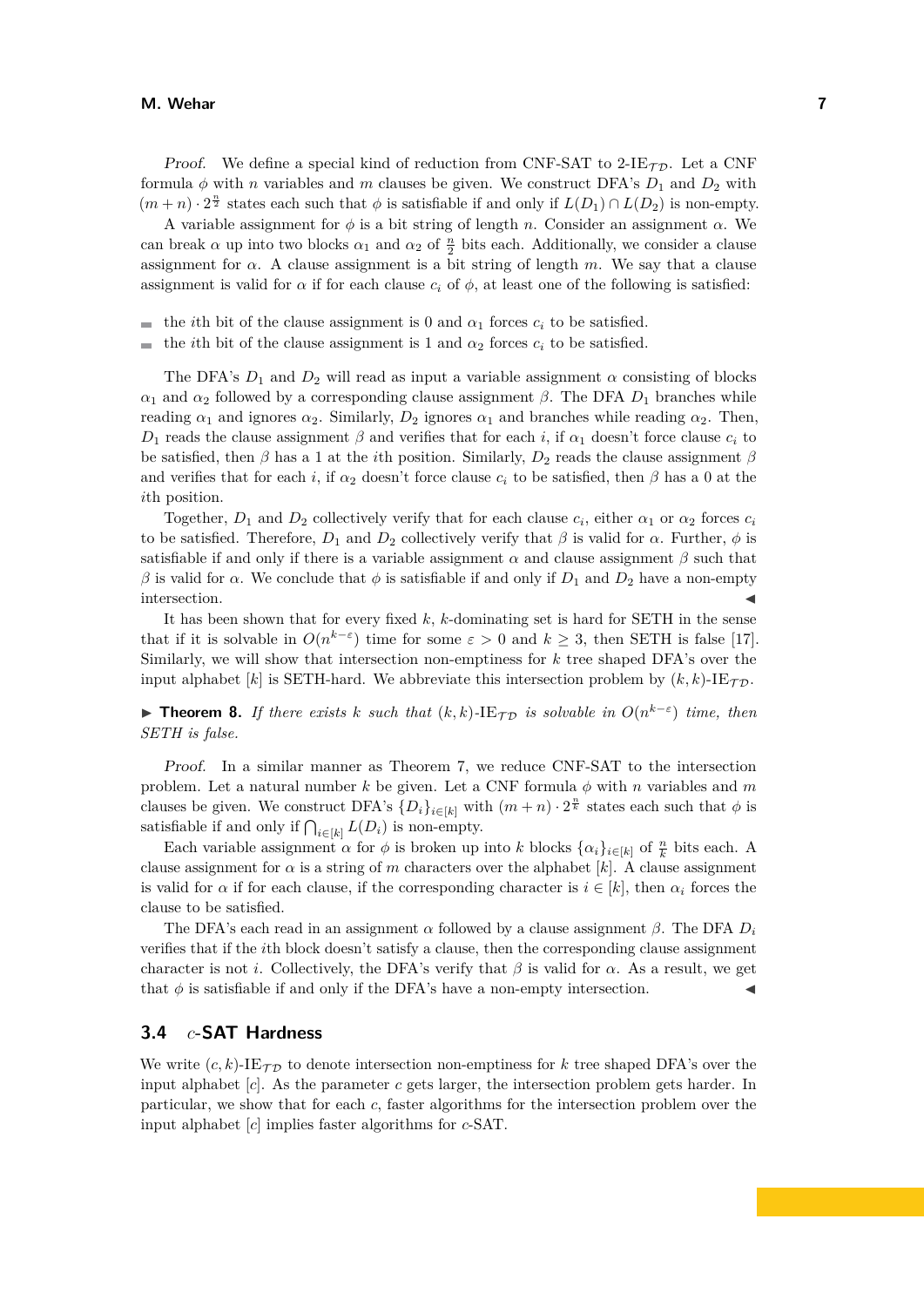**Find 15 Figure 10.** If  $(c, k)$ -IE $_{\tau_D}$  is solvable in  $O(n^{\delta})$  time, then c-SAT is solvable in  $O(2^{\frac{\delta n}{k}})$ *time.*

Sketch of proof. In Theorem 8, it was shown how to reduce CNF-SAT to  $(k, k)$ -IE<sub>BT</sub>. If we instead consider *c*-SAT, we can do a similar reduction where the DFA's are over the alphabet [*c*]. Since each clause has at most *c* literals, at most *c* assignment blocks are relevant for determining if that clause is satisfied. For each clause, a character from [*c*] will be used to represent which of the relevant blocks forces the clause to be satisfied.

# **4 Parameterized Reductions**

## **4.1 Definitions**

We present parameterized reductions between several related problems. All of these reductions will be specific kinds of fpt-reductions that we refer to as LBL-reductions.

Any parameterized problem can be represented by an infinite family of fixed levels. Let families  $\{k\text{-}A\}_{k\in\mathbb{N}}$  and  $\{k\text{-}B\}_{k\in\mathbb{N}}$  be given. We say that  $k\text{-}A$  is **fpt-reducible** to  $k\text{-}B$  if there exists a family of reduction functions  $\{r_k\}_{k\in\mathbb{N}}$  and functions *f*, *g* such that (1) for all  $k \in \mathbb{N}$ and all instances x of k-A, we have  $x \in k$ -A  $\iff r_k(x) \in f(k)$ -B, and (2) there exists a constant *c* such that for all  $k \in \mathbb{N}$ ,  $r_k$  is computable in  $g(k) \cdot n^c$  time. Further, we say that the ftp-reduction is **uniform** if the family of reduction functions is effectively computable. In parameterized complexity, uniform ftp-reduction is the most standard and commonly used notion of reduction [\[7\]](#page-11-15).

An **LBL-reduction** is a special kind of fpt-reduction such that for all  $k \in \mathbb{N}$ ,  $f(k) = k$ [\[20\]](#page-11-16). This means that the reductions exactly preserve the parameter<sup>[5](#page-7-0)</sup>. Further, we say that the **instance blow-up** of an LBL-reduction is  $O(n^d)$  if for every k, an instance x of size n is reduced to an instance  $r_k(x)$  of size at most  $O(n^d)$ .

## **4.2 Clique**

Consider the intersection non-emptiness problem for *k* tree shaped NFA's over a binary input alphabet. We abbreviate this problem by  $k$ -IE $\tau_N$ .

It has been shown that by using fast matrix multiplication, we can solve *k*-clique in  $O(n^{0.792k})$  time for graphs with *n* vertices and up to  $n^2$  edges [\[21\]](#page-11-17). Further, by reducing  $k$ -IE<sub>TN</sub> to *k*-clique, we get an  $O(n^{0.792k})$  time algorithm for  $k$ -IE<sub>TN</sub>.

# **Findment 10.**  $k$ -IE $_{\mathcal{T}\mathcal{N}}$  is LBL-reducible to  $k$ -clique with  $O(n^2)$  instance blow-up.

*Proof.* Let a list of tree shaped NFA's  $\{N_i\}_{i\in[k]}$  be given. Each NFA has at most m branches. From all the NFA's combined, there are at most *k* · *m* branches. We construct a graph *G* where each vertex represents a branch. As a result, *G* has  $k \cdot m$  vertices.

Consider branches  $b_i$  and  $b_j$ . We say that  $b_i$  and  $b_j$  have a bit mismatch if there is some character position where  $b_i$  has a 0 bit and  $b_j$  has a 1 bit or vice versa. Now, there is an edge in *G* between  $b_i$  and  $b_j$  if the following are satisfied:  $b_i$  and  $b_j$  (1) have the same length, (2) come from different NFA's, and (3) have no bit mismatches.

We argue that the NFA's have a non-empty intersection if and only if *G* has a *k*-clique. First, if the NFA's have a non-empty intersection, then there is a string that is accepted by each of the *k* NFA's. Further, the string determines a branch through each of the NFA's

<span id="page-7-0"></span><sup>&</sup>lt;sup>5</sup> The notion of a parameter-preserving reduction from [\[12\]](#page-11-18) is weaker only requiring that  $f(k) = \text{poly}(k)$ .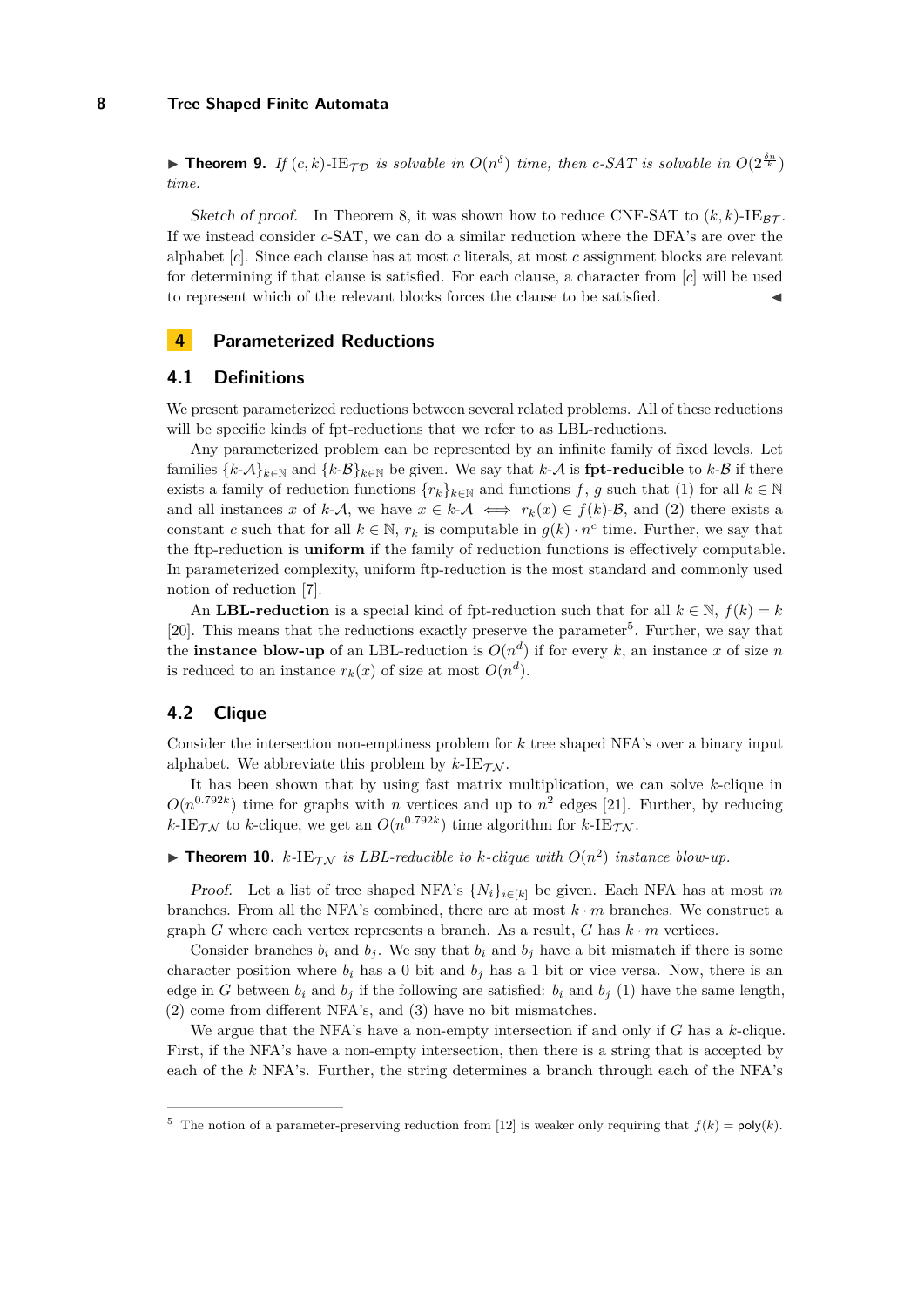where the resulting branches contain no bit mismatches. As a result, the *k* branches form a *k*-clique in *G*. Second, if *G* has a *k*-clique, then there are *k* branches (one for each NFA) such that there are no bit mismatches. Therefore, for each bit position, either a 0 or 1 bit is consistent with all *k* branches. As a result, we can select bits to form a string that is consistent with the  $k$  branches. This bit string will satisfy all of the NFA's.

In the preceding reduction, given an instance of  $k$ -IE $\tau_N$  with total size *n*, we construct a *k*-clique instance with at most *n* vertices and  $n^2$  edges.

▶ **Corollary 11.** *For all*  $k \geq 3$ *,*  $k$ -IE $\tau_N$  *is solvable in*  $O(n^{0.792k})$  *time.* 

## **4.3 Multi-Parameter Equivalences**

We show that for all fixed *c*, the following three problems are LBL-equivalent to  $(c, k)$ -IE $\tau_{\mathcal{D}}$ .

- Intersection non-emptiness problem for  $k$  tree shaped NFA's over the input alphabet  $[c]$ . We abbreviate this problem by  $(c, k)$ -IE $\tau_{\mathcal{N}}$ .
- *c*-Uniform *k*-hyperclique: given a *c*-uniform hypergraph *H*, does there exist a complete m. hypergraph with *k* vertices in *H*?
- *k*-Weighted *c*-CNF satisfiability: given a *c*-CNF boolean formula  $\phi$ , does there exist a  $\rightarrow$ satisfying assignment for  $\phi$  with exactly *k* ones?

First, by observing that every DFA is an NFA, we get the following proposition.

**Proposition 12.** For all fixed c,  $(c, k)$ -IE $_{\mathcal{TD}}$  is LBL-reducible to  $(c, k)$ -IE $_{\mathcal{TN}}$  with  $O(n)$ *instance blow-up.*

Next, we reduce intersection non-emptiness for tree shaped NFA's to the clique problem.

 $\triangleright$  **Theorem 13.** For all fixed c,  $(c, k)$ -IE $\tau_N$  is LBL-reducible to c-uniform *k*-hyperclique *with*  $O(n^c)$  *instance blow-up.* 

*Proof.* Let a list of tree shaped NFA's  $\{N_i\}_{i \in [k]}$  over input alphabet [*c*] be given. Each NFA has at most *m* branches. From all the NFA's combined, there are at most *k* ·*m* branches. We construct a *c*-uniform graph *H* where each vertex represents a branch. As a result, *H* has  $k \cdot m$  vertices.

Consider a set of *c* branches. For each branch and character position, we get a set of possible characters from [*c*]. In other words, for each character position, we get *c* subsets of [*c*] where each subset is associated with one of the branches. Now, there is a hyperedge in *H* between a set of *c* branches if the following are satisfied: (1) the *c* branches all have the same length, (2) no two branches come from the same NFA, and (3) for each position, the corresponding *c* subsets of [*c*] have a non-empty intersection.

We claim that the NFA's have a non-empty intersection if and only if *H* has a *k*-hyperclique. First, if the NFA's have a non-empty intersection, then there exists a string that satisfies all of the NFA's. This string determines a branch for each of the NFA's where the branches form a *k*-hyperclique in *H*. Second, if there exists a *k*-hyperclique, then there are *k* branches such that for every choice of *c* branches and every character position, the corresponding *c* subsets of [*c*] have a non-empty intersection. Therefore, for every character position, the corresponding *k* subsets of [*c*] must also have a non-empty intersection or else we would be able to pick *c* of the *k* subsets to get an empty intersection. As a result, for each position, we can pick a character in the non-empty intersection. These choices of characters form a string that is accepted by each of the NFA's.

Now, we reduce the clique problem to weighted CNF satisfiability.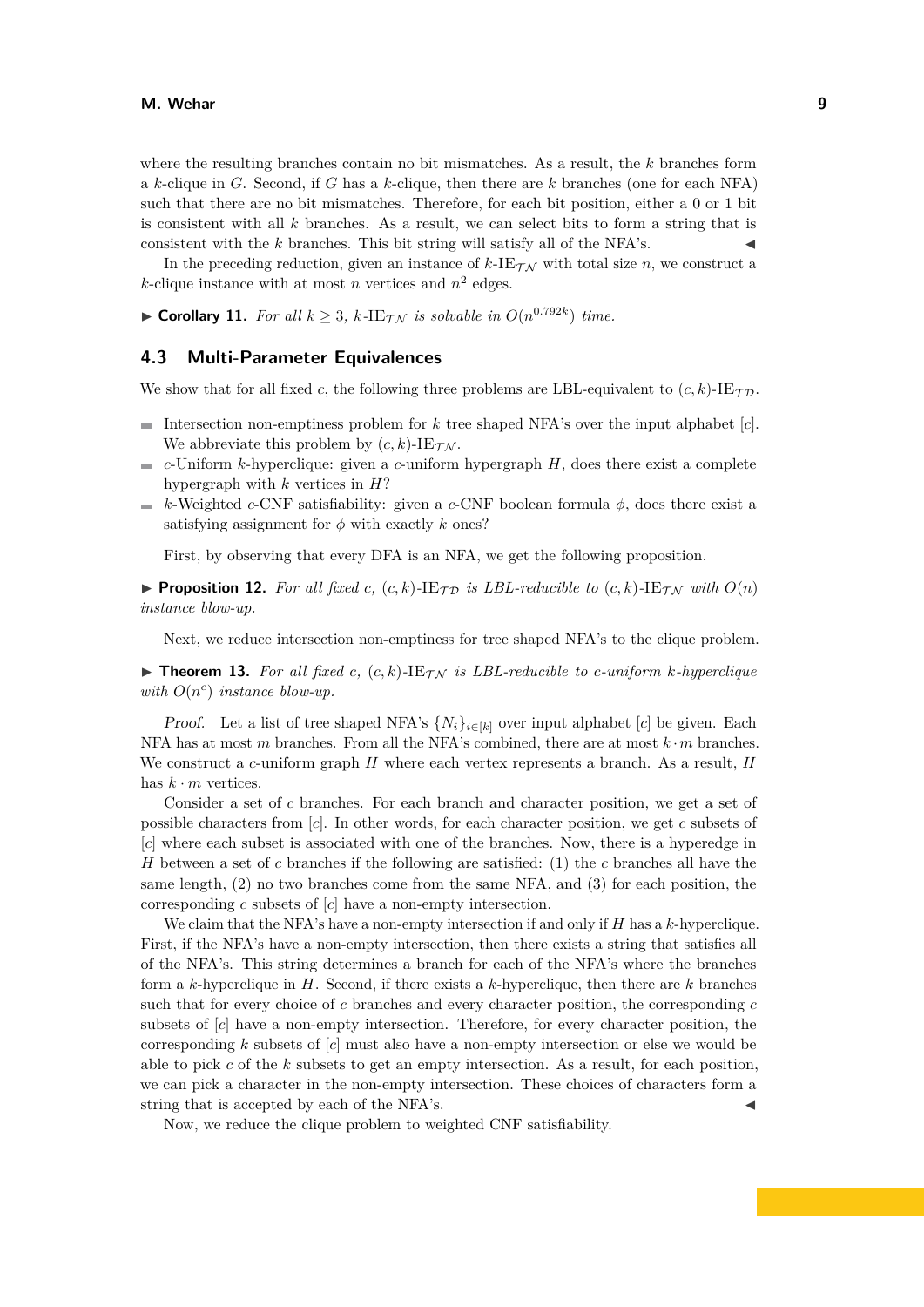$\triangleright$  **Theorem 14.** For all fixed c, c-uniform *k*-hyperclique is LBL-reducible to *k*-weighted *c-CNF satisfiability with O*(*n c* ) *instance blow-up.*

*Proof.* Let a *c*-uniform hypergraph *H* with vertices  $\{v_i\}_{[n]}$  be given. We construct a *c*-CNF formula  $\phi$  with *n* corresponding variables  $\{v_i\}_{[n]}$  and up to  $O(n^c)$  clauses. For each set *S* of *c* vertices from *H* such that *S* does not form a hyperedge of  $H$ ,  $\phi$  has a corresponding clause. This clause consists of literals  $\bar{v}_i$  such that  $v_i \in S$ . As a result, the clause fails to be satisfied exactly when the *c* variables are assigned the value 1. Now, it remains to show that *H* has a *k*-hyperclique if and only if  $\phi$  has a weight *k* satisfying assignment.

First, if *H* has a *k*-hyperclique, then we can assign the corresponding *k* variables the value 1 and the remaining  $n - k$  variables the value 0. Consider an arbitrary clause  $C_i$  of  $\phi$ . The weight *k* assignment must satisfy  $C_i$  or else we would get that the corresponding *c* vertices do not form a hyperedge of *H* yet are still members of the *k*-hyperclique which is a contradiction. Second, if  $\phi$  has a weight *k* satisfying assignment, then we consider the corresponding set *S* of *k* vertices. Since all of the clauses were satisfied, none of the clauses could have only contained variables corresponding to vertices from *S*. Therefore, every subset of *c* vertices must form a hyperedge of *H*. J

Finally, we reduce weighted CNF satisfiability to intersection non-emptiness for tree shaped DFA's.

 $\triangleright$  **Theorem 15.** For all fixed c, k-weighted c-CNF satisfiability is LBL-reducible to  $(c, k)$ -IE<sub> $\tau$ *D*</sub> with  $O(n^3)$  instance blow-up.

Proof. The reduction is related to the reductions from Theorem 8 and 9. Let a *c*-CNF formula of size *n* be given. We construct *k* tree shaped DFA's each with at most  $n^3$  states such that the formula has a *k*-weighted satisfying assignment if and only if the DFA's have a non-empty intersection.

The DFA reads an encoded *k*-weighted variable assignment followed by a clause assignment. The *k*-weighted variable assignment is encoded as a sequence of *k* bit strings each of length  $log(n)$ . Each bit strings represents one of the *k* variables that are assigned the value 1. Then, the clause assignment is a sequence of characters from [*c*] where the *i*th character in the sequence represents a choice of one variable from the *c* variables in the *i*th clause.

Let  $i \in [k]$  be given. The *i*th DFA will only branch based on the *i*th and  $(i + 1)$ th bit strings from the variable assignment. This will lead to  $n^2$  branches each of length up to  $n$ for reading the clause assignment. The DFA will verify that when bit strings are interpreted as numerical values, the *i*th bit string is less than the  $(i + 1)$ th bit string. The branching can then be interpreted as storing the *i*th variable that is assigned the value 1 followed by all variables assigned the value 0 up until the  $(i + 1)$ th variable that is assigned the value 1. As a result, this DFA now has one of *k* blocks that make up the variable assignment.

Next, the DFA reads the clause assignment and will only pay attention to characters for clauses that the block fails to satisfy. For such clauses, the DFA will make sure that none of that blocks characters are read. Since the alphabet is [*c*], this requires no branching.

Together, the DFA's each branch based on a block of the assignment and together verify that we never have all *k* blocks failing to satisfy a clause. As a result, we get that their intersection is non-empty if and only if there exists a satisfying assignment.

By combining the reductions carefully, we can guarantee that we have at most an  $O(n^{3c})$ instance blow-up between any two of the problems.

 $\triangleright$  **Corollary 16.** For all fixed *c*, the following are LBL-equivalent with  $O(n^{3c})$  instance blow-up:  $(c, k)$ -IE<sub>TD</sub>,  $(c, k)$ -IE<sub>TN</sub>, *c*-uniform *k*-hyperclique, and *k*-weighted *c*-CNF satisfiability.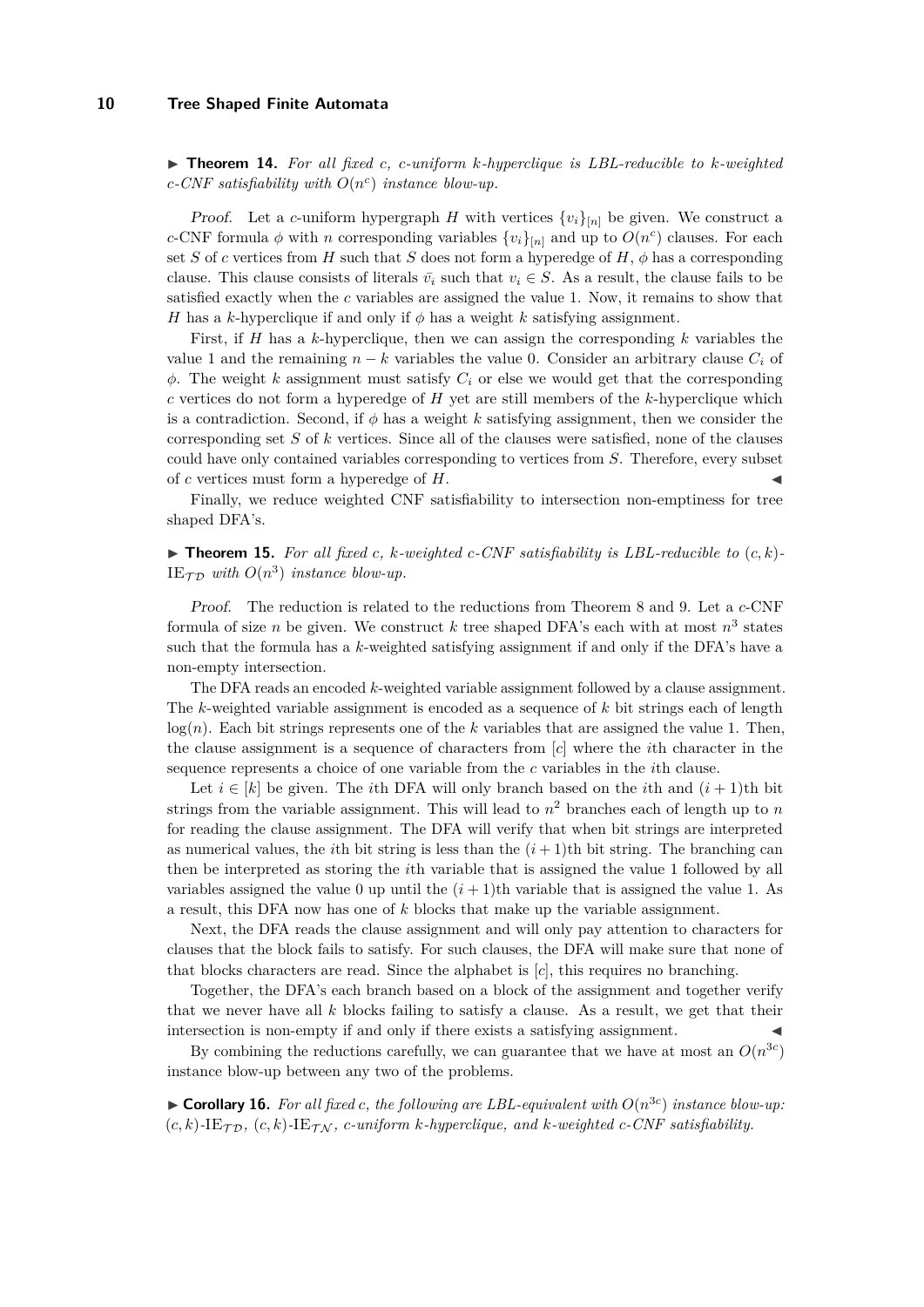#### **M. Wehar 11**

It is known that for all fixed  $c \geq 2$ , weighted *c*-CNF satisfiability is *W*[1]-complete [\[5\]](#page-11-19). Further, by the equivalences from Corollary 16, we observe that for all fixed  $c \geq 2$ ,  $(c, k)$ -IE $\tau_{\mathcal{D}}$ ,  $(c, k)$ -IE $\tau_{\mathcal{N}}$ , and *c*-uniform *k*-hyperclique are also *W*[1]-complete. Although, the fine-grained analysis of these problems is much more telling than the observation of their *W*[1]-completeness because the typical notion of fpt-reduction is quite weak in comparison by failing to preserve the parameter and not including details on the instance size blow-up.

## **5 Conclusion**

We showed that not only is intersection non-emptiness for tree shaped automata NP-complete, but it is also both ETH-hard and SETH-hard. In particular, in Theorem 6, we showed that if  $k$ -IE<sub>TD</sub> is solvable in  $O(n^{o(k)})$  time, then ETH is false. Then, in Theorem 7, we showed that if 2-IE<sub> $\tau$ </sub> p is solvable in  $O(n^{2-\epsilon})$  time, then SETH is false.

Further, we investigated the complexity of intersection non-emptiness for tree shaped automata over larger input alphabets. In Theorem 8, we showed that if there exists *k* such that  $(k, k)$ -IE $_{\mathcal{TD}}$  is solvable in  $O(n^{k-\varepsilon})$  time, then SETH is false. Finally, in Section 4, we presented LBL-reductions to show that for every fixed *c*, intersection non-emptiness for *k* tree shaped automata over the input alphabet [*c*] is equivalent to *k*-weighted satisfiability for *c*-CNF formulas and *k*-clique for *c*-uniform hypergraphs.

Although we were able to show that  $(2, k)$ -IE<sub>*T*</sub> is solvable in  $O(n^{k-\varepsilon})$  time in Corollary 11, we were unable to show that there exists *k* such that  $(3, k)$ -IE $\tau_{\mathcal{D}}$  is solvable in  $O(n^{k-\varepsilon})$ time. As a result, we suggest that one may be able to prove more conditional lower bounds for the  $(c, k)$ -IE<sub> $\tau$ </sub> problems.

Further, the faster algorithm for  $(2, k)$ -IE<sub>TD</sub> breaks down if we allow one of the DFA's to be acyclic. Consider intersection non-emptiness for one acyclic DFA and *k* − 1 tree shaped DFA's over a binary input alphabet. We can carry out a variation of the reduction from Theorem 8 to show that the existence of an  $O(n^{k-\epsilon})$  time algorithm would imply that SETH is false. In particular, instead of assigning each clause a character from [*k*], we would assign each clause a bit string of length up to *k*. Such a bit string would represent which blocks force the clause to be satisfied and which blocks don't.

## **Acknowledgments.**

I greatly appreciate all of the help and suggestions that I received. In particular, I appreciate the helpful ideas and suggestions shared by Michael Blondin, Noy Rotbart, Joseph Swernofsky, Ryan Williams, and Nils Wisiol. Also, I appreciate the discussion and comments from the cstheory stackexchange community on "DFA intersection algorithm for special cases" and "Deciding emptiness of intersection of regular languages in subquadratic time". Further, I thank Richard Lipton, Kenneth Regan, and all those from University at Buffalo who continue to offer kind comments and encouragement.

#### **References**

<span id="page-10-0"></span>**1** N. Alon and Wolfgang Maass. Meanders, ramsey theory and lower bounds for branching programs. In *Foundations of Computer Science, 1986., 27th Annual Symposium on*, pages 410–417, Oct 1986.

**3** Michael Blondin. Complexité raffinée du problème d'intersection d'automates. M.sc. thesis, Université de Montréal, 2012.

**<sup>2</sup>** Michael Blondin. Complexité du problème d'intersection d'automates. B.sc. honour thesis, Université de Montréal, 2009.